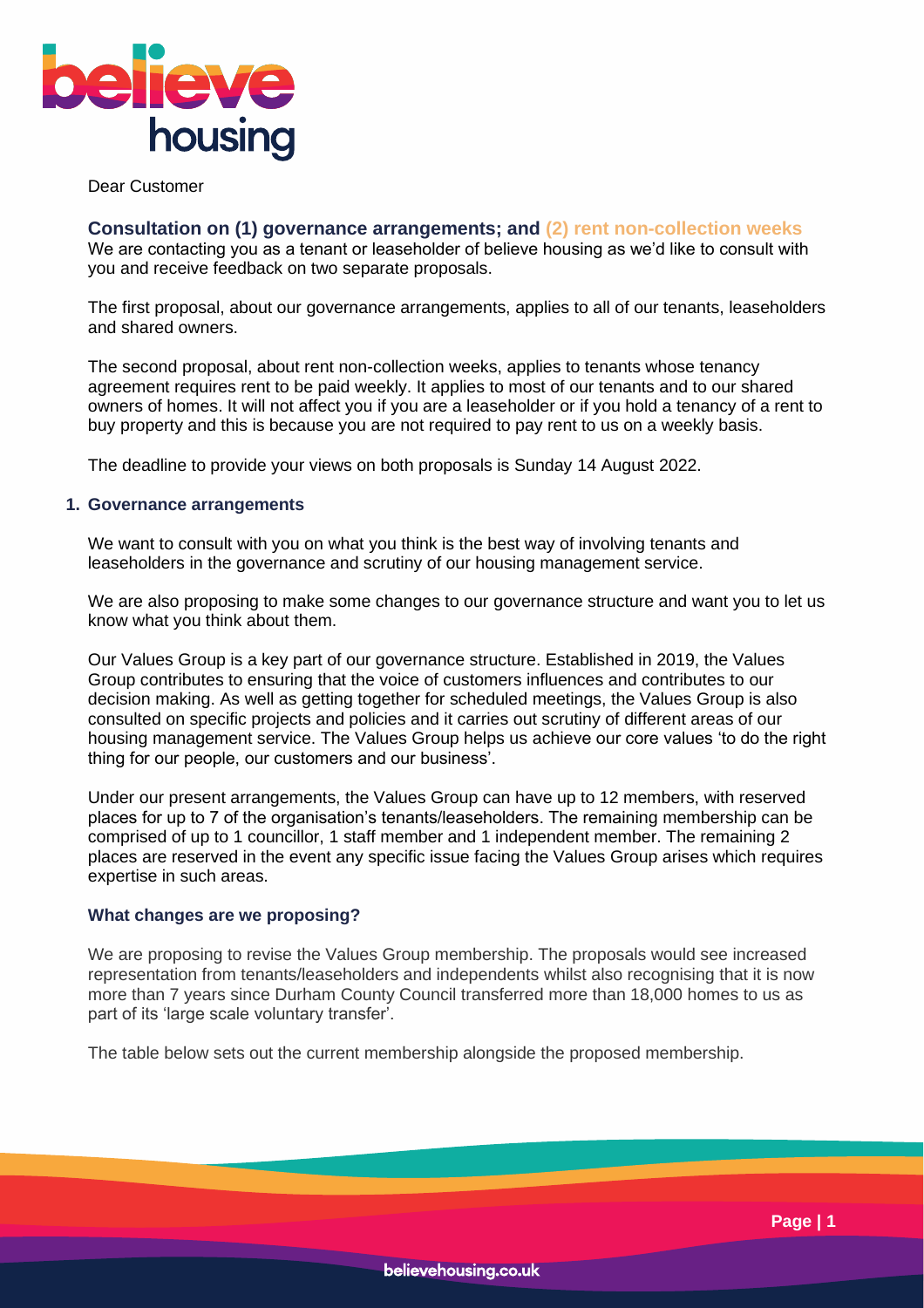

| <b>Membership (up to 12)</b>   | <b>Current</b> | <b>Proposed</b> |
|--------------------------------|----------------|-----------------|
| Tenant/Leaseholder             | Up to $7$      | Up to $8$       |
| Independent                    |                |                 |
| Councillor                     |                |                 |
| Employee                       |                |                 |
| Reserved for specific projects |                |                 |
| <b>c</b> otal                  |                | 1つ              |

### **Why are we proposing these changes?**

The Government published its Social Housing White Paper: A New Charter for Social Housing Residents in November 2020. Whilst not law yet, we are keen to adopt some of the principles around transparency and creating a stronger voice for residents at an early stage.

As part of our commitment to involving our customers in how we deliver our services and the importance we place on the Values Group's contribution to our board's decision-making, we are looking to strengthen arrangements by increasing the membership of tenants and leaseholders from 7 to 8.

We also know from experience that the Values Group benefits from the different perspective and skill set that an independent member can offer so we think that by increasing the number of independent representatives by one, that the Group will continue to deliver significant outcomes.

### **When will this all happen?**

After the consultation period closes on Sunday, 14 August 2022 we will consider all of your feedback and ask our Board to make a decision on whether to approve, amend or not proceed with the proposals at its meeting in August. We will let you know the outcome of this proposal on our website in September.

You might have noticed that we are already recruiting for a tenant or leaseholder to join the Values Group. This is an existing vacancy so please take a look at our [advert](https://www.believehousing.co.uk/latest-news/exciting-opportunity-to-join-believe-housings-values-group/) and if you're interested in joining us, get in touch.

### **What do you think about our proposals?**

We would like to hear what you think about our proposals to change the membership of the Values Group but also if you have any views on how we might otherwise involve our tenants and leaseholders in the governance and scrutiny of our housing management service.

### **You can contact us with your views or queries by:**

- Calling us on: 0191 814 2862
- Emailing us at governance@believehousing.co.uk
- Writing to us at Governance Team, Coast House, Spectrum 4, Spectrum Business Park, Seaham, SR7 7TT

### **The deadline to provide your views is Sunday 14 August 2022**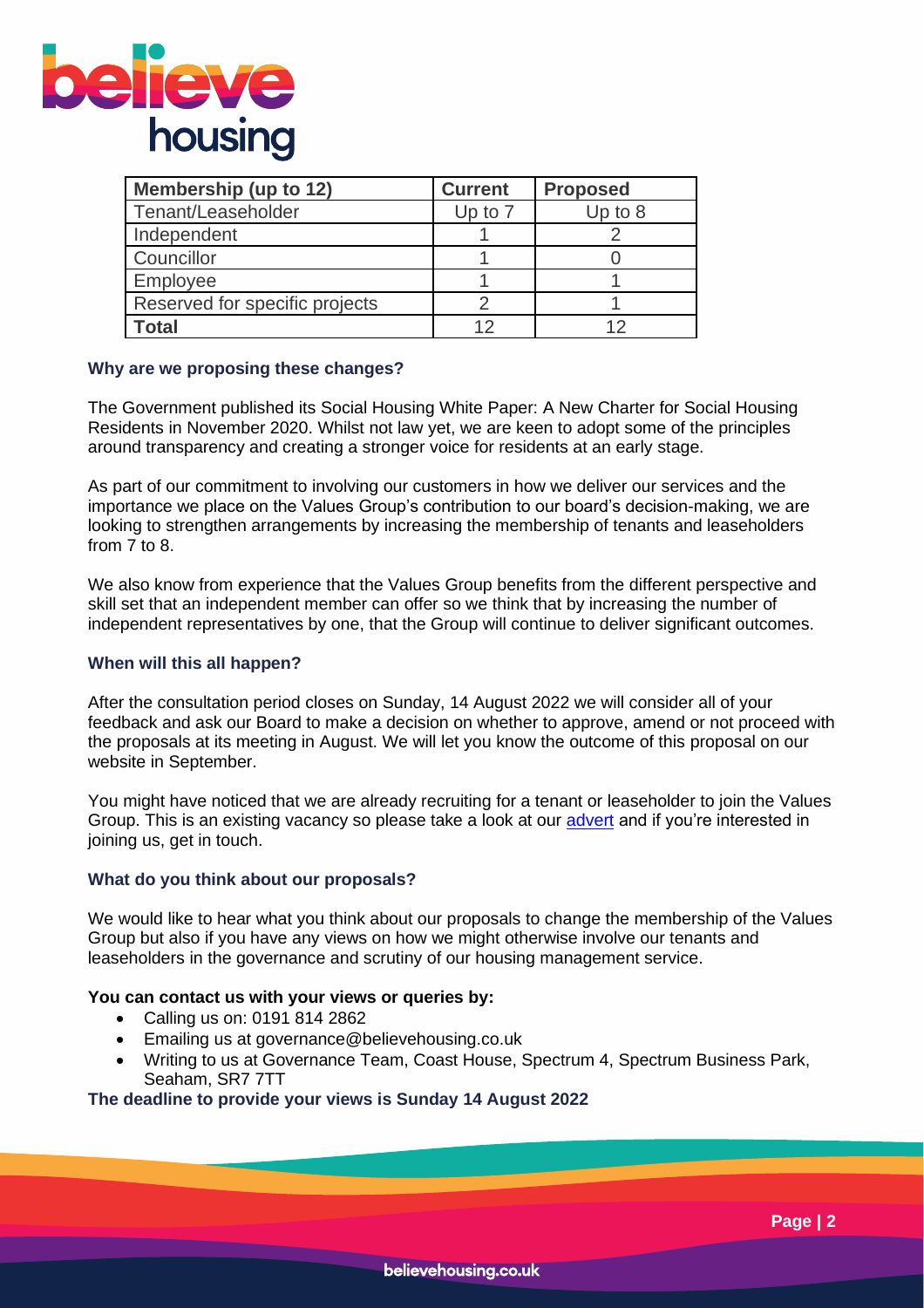

# **2. Rent non-collection weeks**

Before April each year, when we inform you of your new weekly rent, we tell you whether there will be any rent non-collection weeks (also known as rent free weeks) during the year and when those weeks will be. Depending on where your home is located, there will be either three or four noncollection weeks in the financial year (April to March).

### **What changes are we proposing?**

We are proposing that this financial year (April 2022 - March 2023) will be the last year we have rent non-collection weeks which would mean from April 2023 there would be no more rent noncollection weeks.

# **What would this proposal mean for you?**

From Monday 3 April 2023 you would pay rent every week.

The proposal would not mean you pay more. This is because we always divide the total rent payable over the year by the number of weeks in the year that you are required to make rent payments.

For example, if, currently, your weekly rent charge is £106.12 that means the total amount of rent paid over the year is £5,200 (based on 49 rent collection weeks).

Under this proposal the weekly rent will become £100 per week (which is £5,200 for the year divided by 52 weeks).

# **Why are we proposing these changes?**

Feedback from our tenants the last few years has highlighted that the rent non-collection weeks are causing some confusion and make it much more difficult for tenants to understand their rent accounts.

If the proposal is introduced, we think this will:

- remove any confusion about when the non-collection weeks are
- allow for easier set up of direct debits and other payments
- allow you and us to interpret rent accounts easier and answer any questions
- reduce the weekly rent charge and make it a consistent charge throughout the year
- make it easier to confirm housing costs and manage the weekly rent due out of monthly Universal Credit payments

all of which should make it easier for you to budget as well as result in a better experience when you have questions about your rent account.